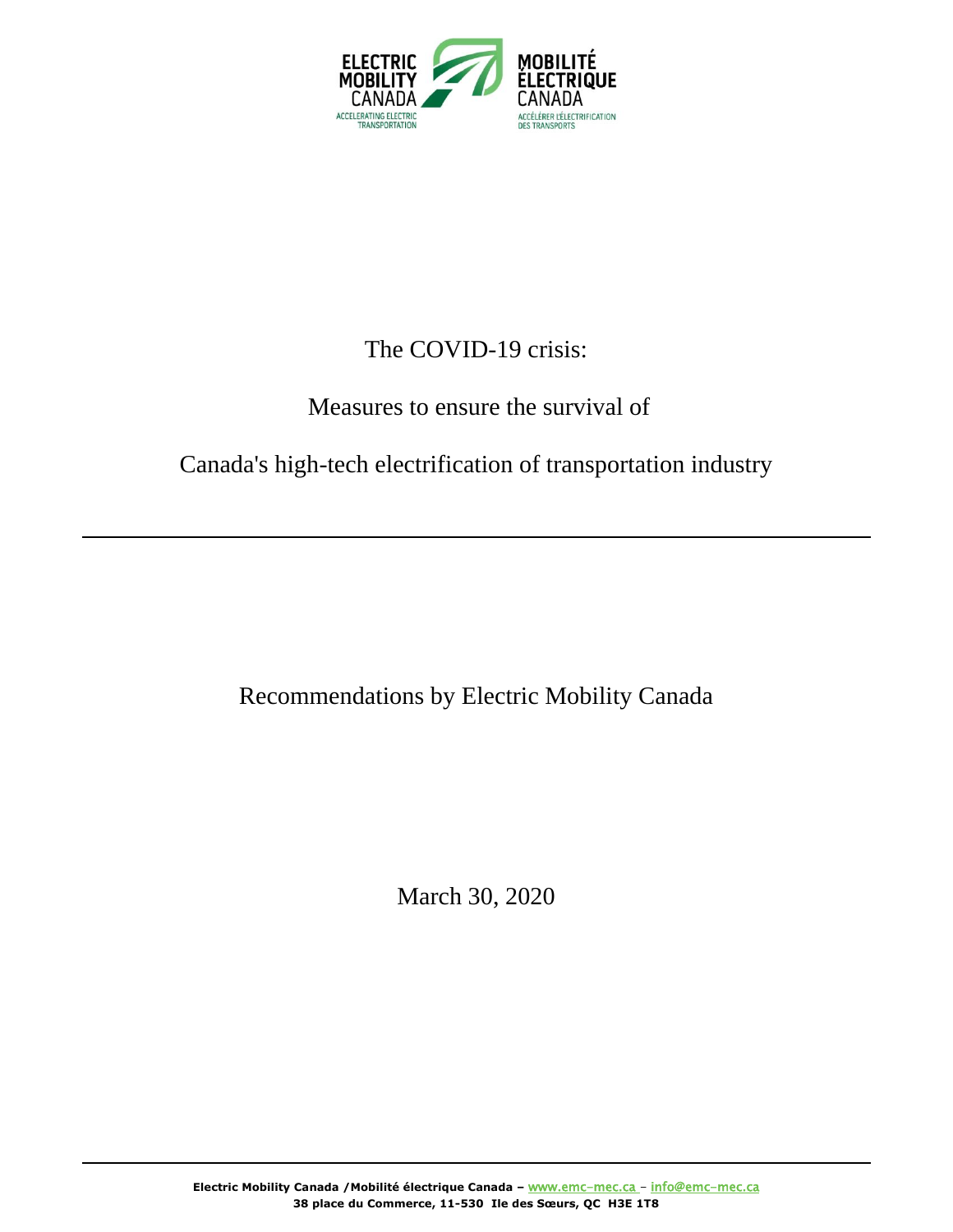

To the honorable minister Bill Morneau,

The COVID-19 crisis is hurting Canadians and the world in multiple ways. From our health, to our economy, the crisis is and will continue to have unprecedented and unforeseen effects on all of us.

### **Its effect on the energy sector: oil and gas, but also electricity and transportation**

COVID-19 is having a serious negative impact on energy sector job security and revenue forecasts. Thousands of Canadians and their families who work in the energy sector are facing very difficult situations. These impacts include not only fossil-fuelbased energy sector participants, but also participants working in the electrification of transportation and other related hightech industries such as renewable energy and autonomous transportation.

All across Canada, multiple companies build, assemble and sell partial or full electric cars, trucks, and buses as well as boats, charging infrastructure and other components. These companies hire thousands of Canadians, from engineers to construction workers, miners to electricians, mechanics to researchers, factory workers to salespeople. Many of them are presently on the verge of losing or have already lost their jobs, while many small, medium and even large companies are facing serious economic headwinds, making the transition towards clean transportation in Canada more fragile. To add to this uncertainty, the price of oil is presently at a historic low, temporarily inverting the fuel cost economics that usually provide a strong economic basis to support individual and organizational electric vehicle adoption for individuals, companies, institutions and cities. While this is likely a short-term phenomenon, it runs the risk of materially slowing uptake of electric vehicles and achievement of Canada's climate targets.

#### **Ambitious goals**

Canada has set an ambitious greenhouse gas (GHG) emission reduction goal: -30% for 2030 compared to our 2005 emissions. Transportation is one of the largest sectoral contributors to Canada's emissions, so Canada has also set ambitious EV adoption goals: 10% of light duty vehicle sales by 2025, 30% by 2030 and 100% by 2040. In 2019, we reached 3.3% of light duty vehicle sales. As for buses, school buses, trucks, and other vehicles, we are at the very beginning of a new era that is set to grow exponentially, and which must grow exponentially to achieve Canada's climate targets



*If we let this crisis slow or even stop the electrification of transport in Canada, not only could this potentially mean thousands of good jobs lost all over the country, but it could set our transition toward electric vehicles back by a matter of years. We could end up without a significant transportation electrification industry if bold action is not taken.* 

On this basis, we have provided an overview of our industry's growing impact on Canada's economy, and a list of short and medium term requests that we hope your department, and other departments will consider to help us protect Canada's electrified transportation high-tech industry and to position it for growth when the COVID-19 crisis is under control.

Daniel Breton President and CEO Electric Mobility Canada / Mobilité électrique Canada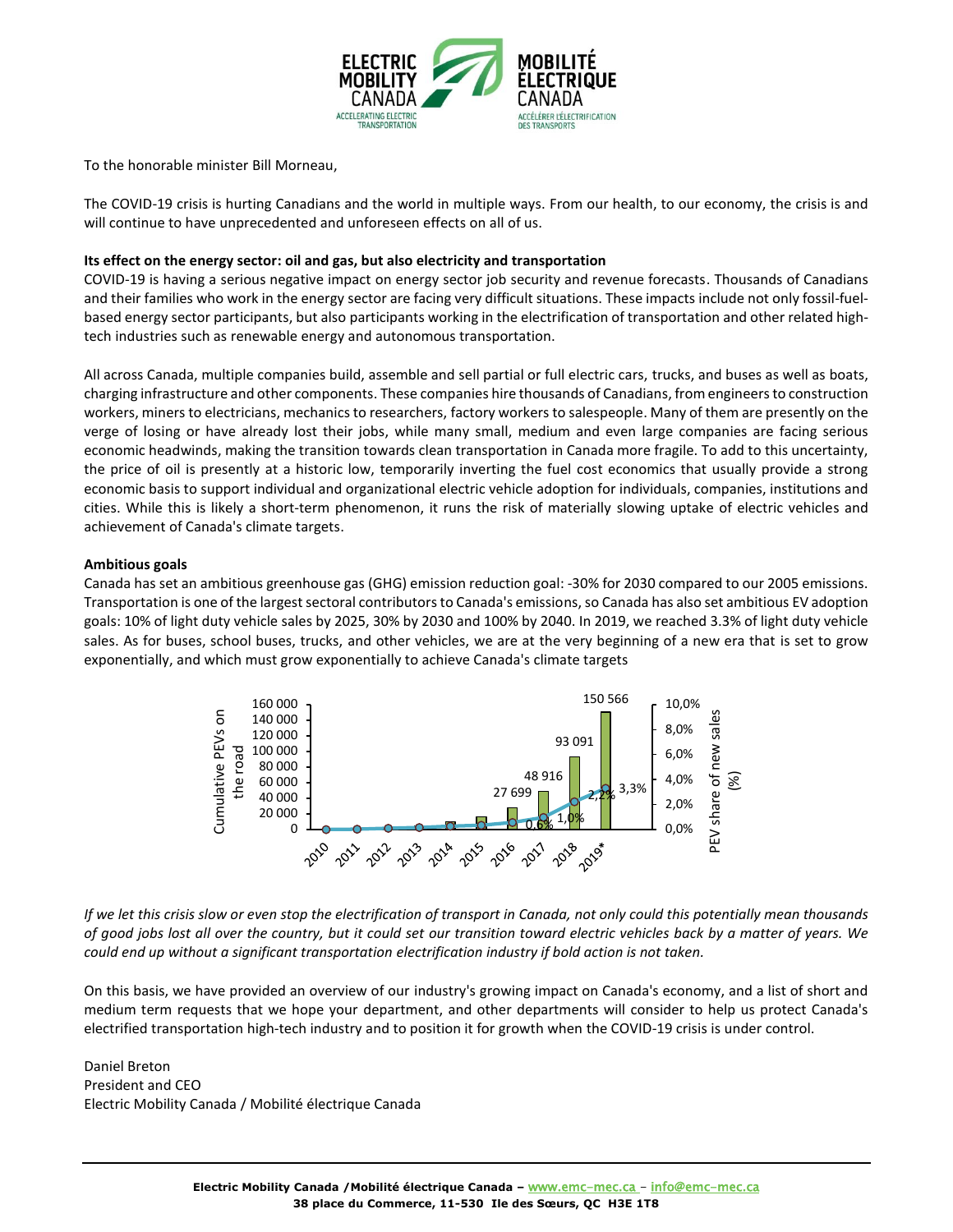

### **A Few Facts About Canada's High-tech Electrified Transportation Industry**

According to "The Energy Fact Book 2019-2020" published by Natural Resources Canada<sup>1</sup>

- 1- 60% more people are working directly in the electricity sector than in the oil and gas extraction sector
- 2- Greenhouse gas emissions from electricity production have decreased 42% between 2000 and 2017
- 3- Greenhouse gas emissions from transportation have increased 20% between 2000 and 2017
- 4- Canada's clean electricity sector is a world-leader, consisting of 82% production from non-emitting sources, which is much cleaner than other major electricity producing nations

| Environmental and clean technology (2017):<br>\$62 billion of GDP<br>(3.0% of total GDP) | Of this, clean energy alone accounted for<br>1.3% of Canada's GDP | PERCENTAGE OF TOTAL ELECTRICITY FROM NON-EMITTING<br>SOURCES FOR THE TOP FOUR ELECTRICITY-GENERATING<br><b>COUNTRIES AND CANADA</b> |     |
|------------------------------------------------------------------------------------------|-------------------------------------------------------------------|-------------------------------------------------------------------------------------------------------------------------------------|-----|
| 282,000 jobs representing                                                                | and employed<br>59,500 people.                                    | 1 Canada                                                                                                                            | 82% |
| 1.5% of jobs in the Canadian economy<br>\$12.4 billion in exports<br>a a bash            |                                                                   | 2 Russia                                                                                                                            | 33% |
|                                                                                          |                                                                   | 3 United States                                                                                                                     | 33% |
|                                                                                          |                                                                   | 4 China                                                                                                                             | 26% |
|                                                                                          |                                                                   | 5 India                                                                                                                             | 18% |

According to the document "Tracking the energy revolution 2019" published by *Clean Energy Canada* in October of last year<sup>2</sup>:

- 1- Approximately 300 000 people are now working in the clean energy sector in Canada
- 2- This number should almost double by 2030, with a projection of 559 400 jobs
- **3- Almost half of these will be in clean transportation: 262 600 jobs.**

#### **Employment breakdown**



Our clean energy sector is a huge asset in Canada's high-tech future and climate fight. Not only does the sector employ a significant number of people, electric vehicles driven in Canada are amongst the cleanest in the world because of our clean electricity. Reaching our emissions reductions goals will necessarily require reducing emissions in the transportation sector through a meaningful shift to light-, medium- and heavy-duty electric vehicles.

1[: https://www.nrcan.gc.ca/sites/www.nrcan.gc.ca/files/energy/pdf/Energy%20Fact%20Book\\_2019\\_2020\\_web-resolution.pdf](https://www.nrcan.gc.ca/sites/www.nrcan.gc.ca/files/energy/pdf/Energy%20Fact%20Book_2019_2020_web-resolution.pdf)

2[: https://cleanenergycanada.org/wp-content/uploads/2019/10/Report\\_TER2019\\_CleanJobsFuture\\_20191002\\_FINAL-FOR-WEB.pdf](https://cleanenergycanada.org/wp-content/uploads/2019/10/Report_TER2019_CleanJobsFuture_20191002_FINAL-FOR-WEB.pdf)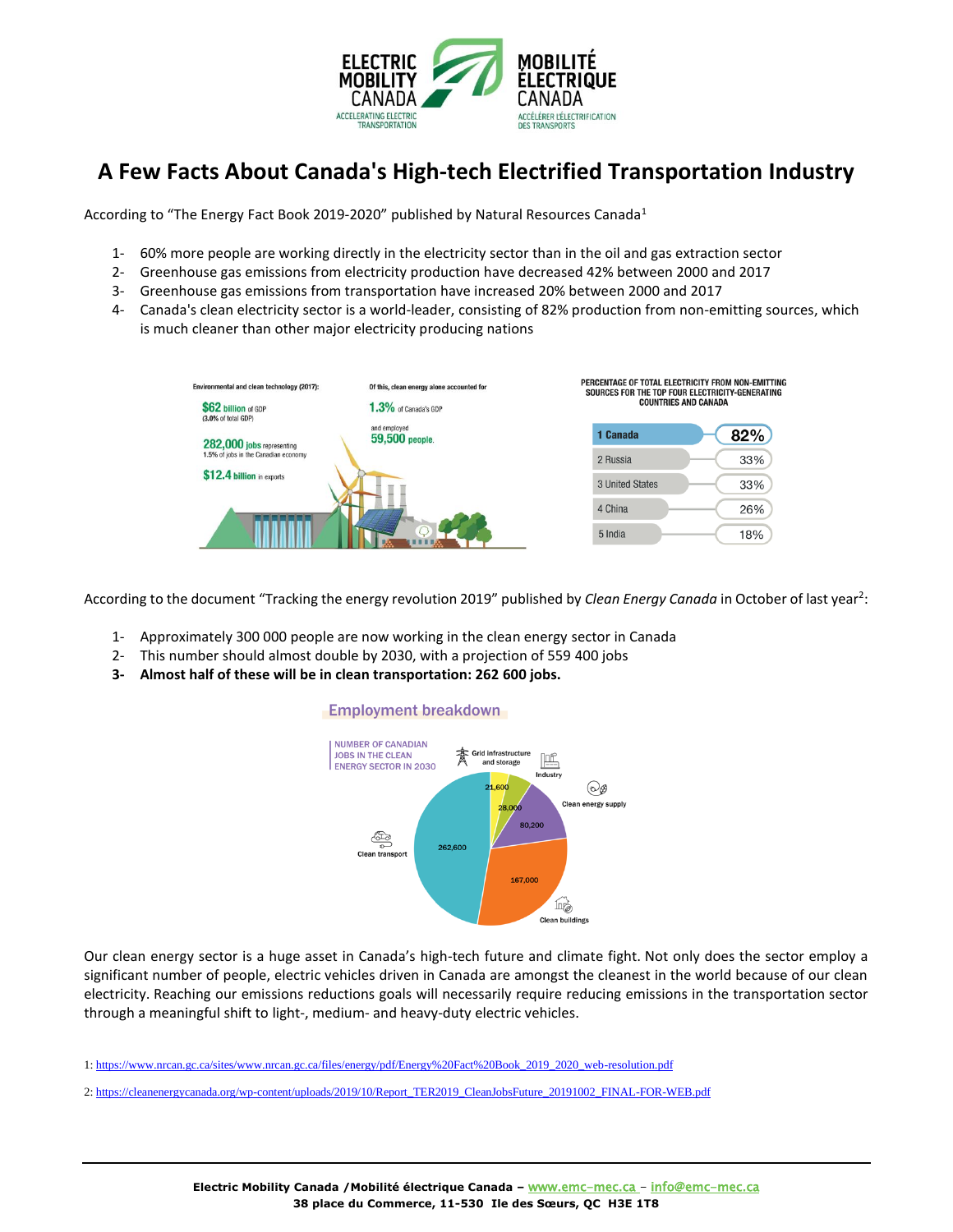

# **9 Short and Medium-Term Recommendations to Support the Electrified Transportation High-tech Industry**

**The risk:** liquidity is an important issue facing all electric mobility companies, yet access to equity and debt markets is tightening, just as customers are evaluating their capital expenditures in light of COVID-19.

**The opportunity:** if our industry gets through the COVID-19 crisis and related economic downturn and comes out stronger, it will not only help industry workers directly, it will help our economy, our environment and the health of all Canadians.

We propose the following recommendations for the short- and medium-term:

| #              | <b>Recommendations</b>                                                                                                                                                                                                                                                                                                                                                                                                                                                                                                                                                                                                                                                                                                                                                                                                                                                                                                                                                                 | <b>Estimated Budget</b><br><b>Impact for fiscal year</b><br>2020-2021             |
|----------------|----------------------------------------------------------------------------------------------------------------------------------------------------------------------------------------------------------------------------------------------------------------------------------------------------------------------------------------------------------------------------------------------------------------------------------------------------------------------------------------------------------------------------------------------------------------------------------------------------------------------------------------------------------------------------------------------------------------------------------------------------------------------------------------------------------------------------------------------------------------------------------------------------------------------------------------------------------------------------------------|-----------------------------------------------------------------------------------|
| $\mathbf 1$    | <b>Transport Canada: incentives to EV buyers</b><br>-Support the inclusion of as many Canadians as possible in electrifying our<br>transportation sector by continuing the current incentive program announced in<br>the March 19, 2019 budget for the acquisition of light-duty EVs<br>-Increase the MSRP cap from \$45,000 to \$55,000 so that more Canadian auto<br>purchasers have access to the rebate, particularly since automotive spending is<br>likely to decline in the wake of COVID-19. This may also support sales of more<br>models of vehicles coming to market                                                                                                                                                                                                                                                                                                                                                                                                        | \$200 M                                                                           |
| $\overline{2}$ | NRCan: expand network of charging stations across Canada<br>Expand NRCan's highly important incentive programs that support the development<br>of the charging infrastructure needed to make Canadians feel comfortable adopting<br>EVs for all use cases through the following:<br>-Provide a significant increase of the funding for NRCan's ZEVIP program to support<br>expanded installation of Level 2 and fast charging stations in places where<br>Canadian's live, work and play for all vehicle classes including passenger, fleet and<br>buses<br>-Aim to increase the number of funding rounds released over the next 1-2 years<br>Add new money to build additional EV fast charging stations along Canada's major<br>highways and in urban and rural areas.<br>-Aim for up to 5,000 additional public DCFC stations (over and above those<br>previously announced in the Minister's mandate letter) over 3 to 4 years, starting<br>with 1500 locations in the first year. | \$150 M<br>For Fast charging<br>infrastructures<br>\$50 M<br>for level 2 chargers |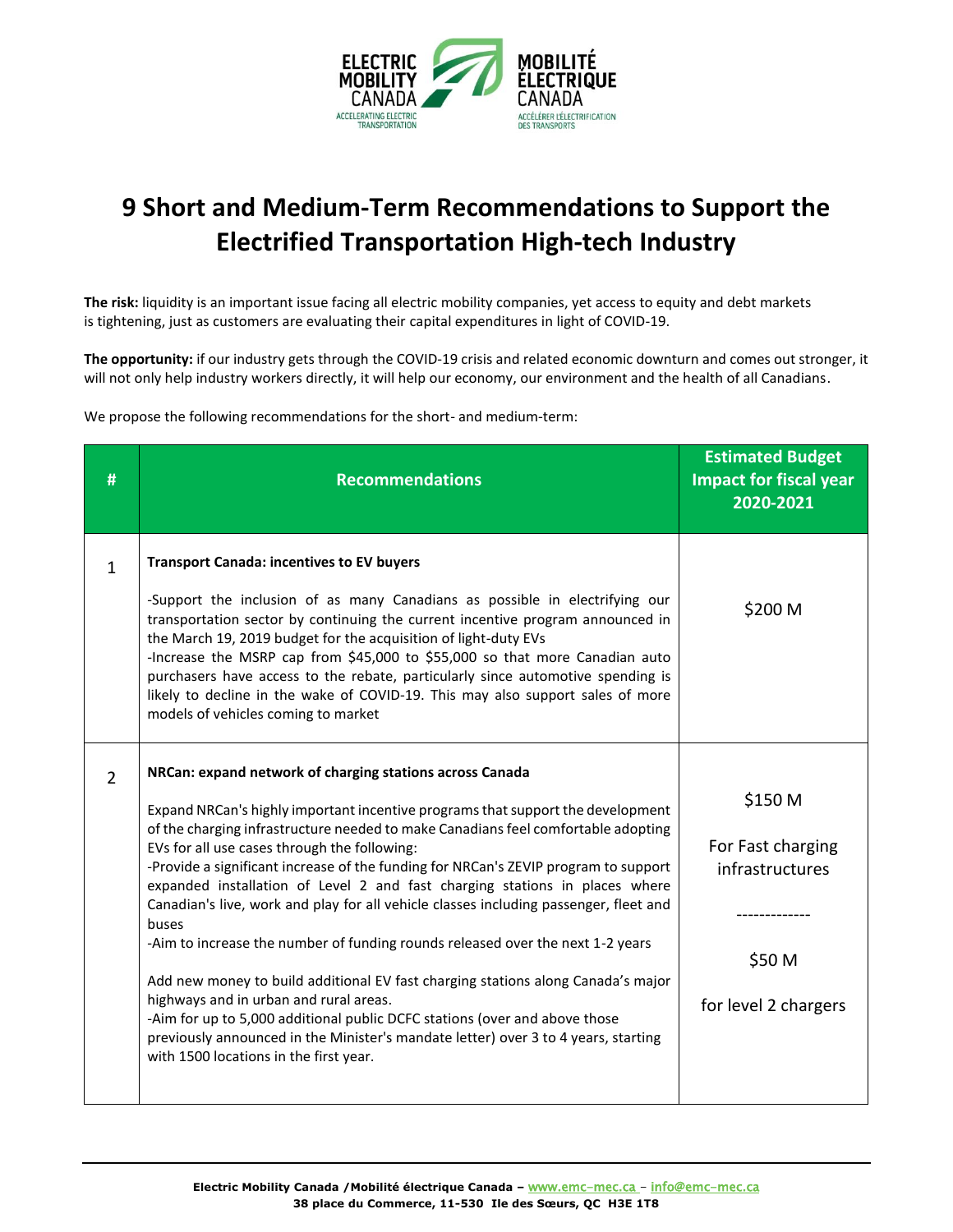

| # | <b>Recommendations</b>                                                                                                                                                                                                                                                                                                                                                                                                                                                                                                                                                                                                                                                                                                                                                                                                                                                                                                                                                                                                                                                                                                                                                                                                                                                                                                                                                                                                                                                                                                | <b>Estimated Budget</b><br><b>Impact for fiscal year</b><br>2020-2021 |
|---|-----------------------------------------------------------------------------------------------------------------------------------------------------------------------------------------------------------------------------------------------------------------------------------------------------------------------------------------------------------------------------------------------------------------------------------------------------------------------------------------------------------------------------------------------------------------------------------------------------------------------------------------------------------------------------------------------------------------------------------------------------------------------------------------------------------------------------------------------------------------------------------------------------------------------------------------------------------------------------------------------------------------------------------------------------------------------------------------------------------------------------------------------------------------------------------------------------------------------------------------------------------------------------------------------------------------------------------------------------------------------------------------------------------------------------------------------------------------------------------------------------------------------|-----------------------------------------------------------------------|
|   | For all charging station investments:<br>-Consider expanding the proportion of equipment and installation costs paid by<br>NRCan from 50% to 85% to support higher project uptake and re-invigorate interest<br>in this sector<br>-Provide transit agencies access to financial support for critical charging<br>infrastructure through the ZEVIP program or other mechanisms<br>-Include incentives for critical charging infrastructure at 80% for school buses and<br>trucks, capped at \$50,000 per vehicle<br>-Consider allowing more flexibility to combine government funding for<br>infrastructure and demonstration projects<br>-Provide higher funding for higher powered fast charging stations, but use a per<br>station cap to make sure that the funding is spread all across Canada and that an<br>acceptable ratio of dollars per charging station is achieved<br>-On approved projects, flexibility can be provided by eliminating or reducing "spend<br>it or lose it" clauses and "percentage holdback" provisions<br>-Consider ways to provide earlier cash flow, such as earlier payment milestone dates                                                                                                                                                                                                                                                                                                                                                                                         |                                                                       |
| 3 | NRCan + Transportation: financial support for medium and heavy-duty vehicles<br>Support broader transportation sector electrification and help develop Canada's<br>electrified transportation competitive advantage by adopting targets and timelines<br>for converting the following medium- and heavy-duty vehicle modes to electric<br>drive:<br><b>Electric Transit Buses</b><br>In addition to any federal funding programs to municipalities for transit buses,<br>provide financial incentive for 80% of the price differential for zero emission (all<br>electric) transit buses capped at \$150K per bus for 5 years. The government may<br>also wish to accelerate its target for only supporting zero-emission buses from 2023<br>to all new funding after April 2020. Access to these programs will be most effective<br>if they are aligned with vehicle replacement programs<br><b>School Buses</b><br>-Provide financial Incentives at 80% of the price differential between electric and<br>gas-powered buses for electric school buses to private school bus operators and to<br>school boards capped at \$150K per vehicle in FY2020-21 declining to \$75k over 3<br>years. Where there are no local or provincial subsidies, provide 100% of the price<br>differential for 5 years (until the price is at par)<br>-The government may also wish to accelerate its target for only supporting zero-<br>emission buses from 2023 to all new funding after April 2020. Aim for 5,000 buses<br>by 2025 | \$75 M for transit<br>buses<br>\$75 M for school<br>buses             |
|   |                                                                                                                                                                                                                                                                                                                                                                                                                                                                                                                                                                                                                                                                                                                                                                                                                                                                                                                                                                                                                                                                                                                                                                                                                                                                                                                                                                                                                                                                                                                       |                                                                       |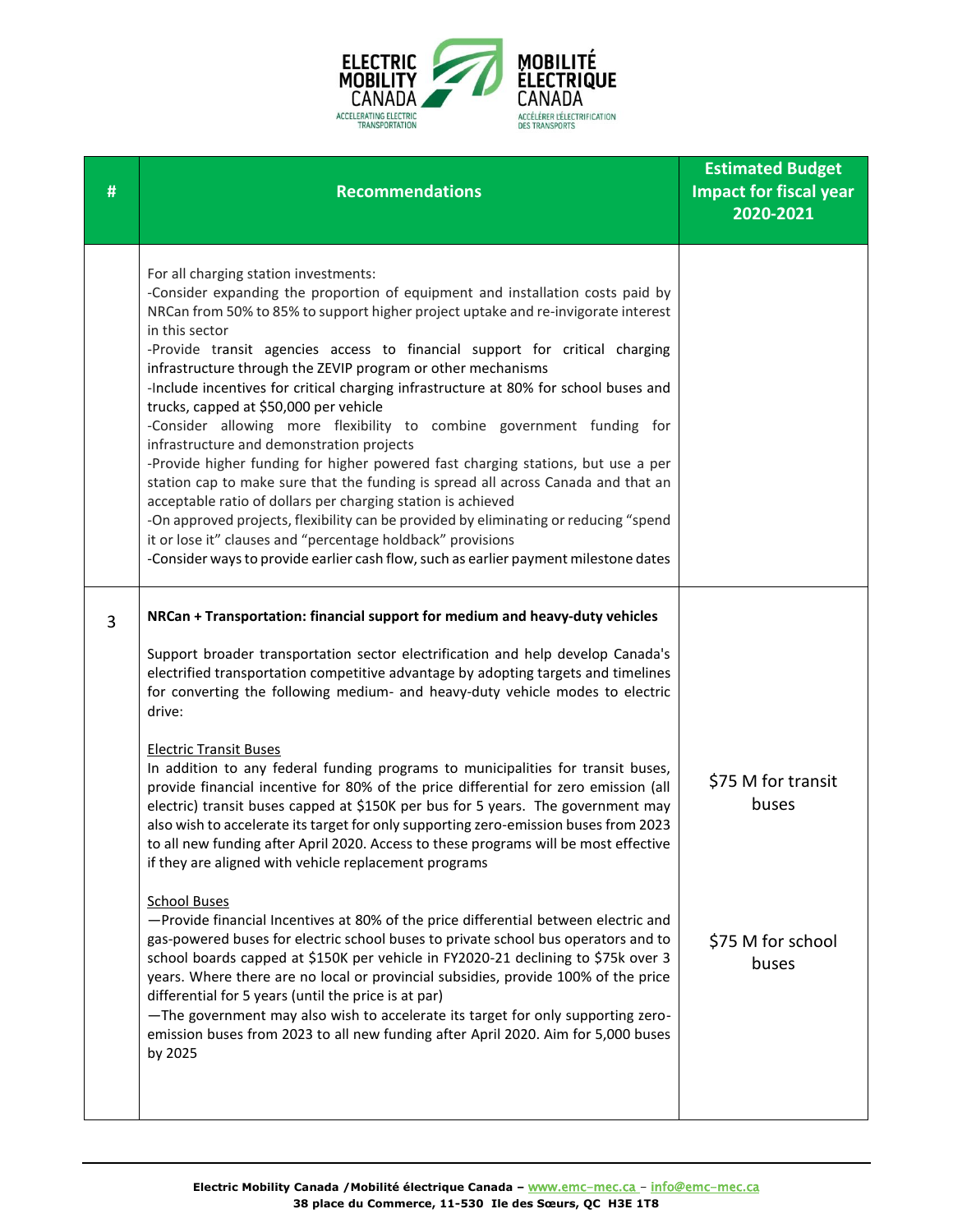

| # | <b>Recommendations</b>                                                                                                                                                                                                                                                                                                                                                                                                                                                                                                                                                                                                                   | <b>Estimated Budget</b><br><b>Impact for fiscal year</b><br>2020-2021 |
|---|------------------------------------------------------------------------------------------------------------------------------------------------------------------------------------------------------------------------------------------------------------------------------------------------------------------------------------------------------------------------------------------------------------------------------------------------------------------------------------------------------------------------------------------------------------------------------------------------------------------------------------------|-----------------------------------------------------------------------|
|   | Truck, Port & Agricultural vehicles<br>Provide financial incentives at 80% of the price differential for electric trucks to a<br>maximum of \$30K for Class 3 trucks rising to \$150K for Class 8 trucks to support<br>early stage implementation for any all-electric truck                                                                                                                                                                                                                                                                                                                                                             | \$30 M for trucks                                                     |
| 4 | Finance: GST exemption on the purchase of new and used EVs and EV charging<br>equipment.<br>Support EV sales by exempting electric vehicles (EVs) and EV charging equipment<br>(EVSE) from the Goods and Services Tax (GST). This would apply to MSRP sale prices<br>of up to \$55,000 for new light duty vehicles and \$27,500 for used light-duty vehicles.<br>The government should encourage all provinces to at least match this financial<br>contribution on a per-vehicle basis                                                                                                                                                   | Up to $$40 M$                                                         |
| 5 | <b>ISED: support for Electric Mobility Canada</b><br>Help develop the analysis and coordination that can expand the development of a<br>world-leading high-tech electrified transportation industry by providing financial<br>support for EMC in the amount of \$4 million over a two-year period to increase its<br>capacity as an industry sounding board and policy support organization for the<br>government and to promote & grow the EV business. Also, to grow its annual<br>conference as the national and North American gathering place for EV decision<br>makers and to identify/promote R & D needs in the Canadian context | \$2 M                                                                 |
| 6 | <b>Transport Canada: incentives to buyers of used EVs</b><br>Include Canadians who don't buy new vehicles in the health and economic<br>benefits of electrified transportation by establishing a new all electric used<br>vehicles rebate of up to \$2,000 for used all-electric vehicles and PHEVs                                                                                                                                                                                                                                                                                                                                      | \$8 M                                                                 |
| 7 | Treasury Board Secretariat: pre-order vehicles<br>Consider measures to support manufacturers of electric school and transit buses to<br>build up inventory of available vehicles and continue production during any COVID-<br>19 caused slowdown. Consider a swiftly implemented government bulk supply<br>agreement, direct federal purchasing and/or working with provinces and<br>municipalities to support immediate order entry for when manufacturing resumes,<br>helping cities, municipalities and other administrations more quickly turn over their<br>fleets while public transit ridership is lower.                         | \$50 M                                                                |